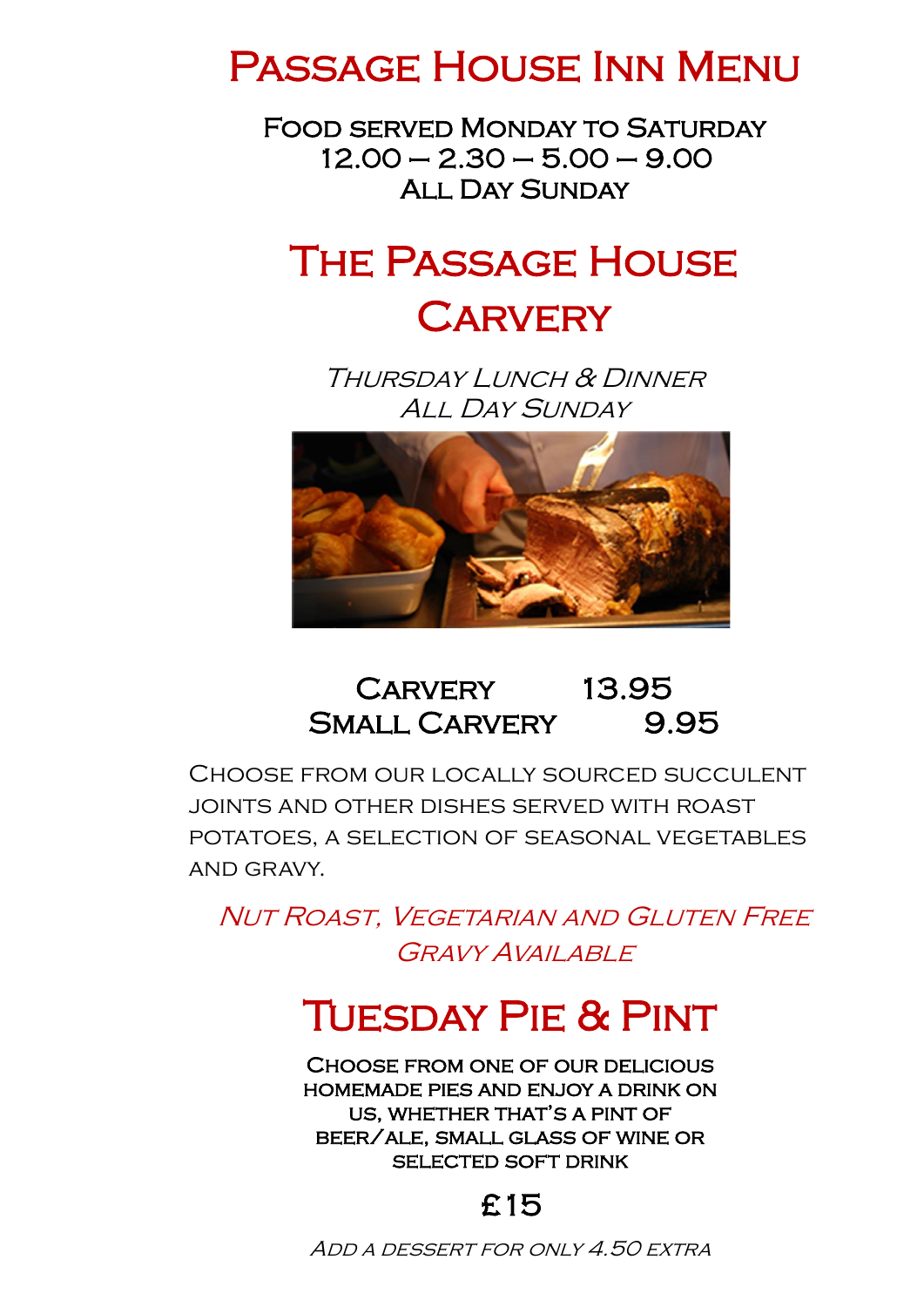## **STARTERS**

### Homemade Soup of the Day 6.50

Served with warm ciabatta

### Ham Hock Terrine 7.50

Served with toasted ciabatta, pickled wild mushrooms, piccalilli and local mixed leaves

### Beetroot & Goats Cheese Arancini 6.95

Served with pickled golden beetroot, horseradish cream and local mixed **LEAVES** 

### CLASSIC PRAWN COCKTAIL **External State CLASSIC PRAWN** COCKTAIL

Served with brown bread and Marie Rose sauce

#### WEXFORD MUSHROOMS **THE SET OF SET OF A SET OF A SET OF A SET OF A SET OF A SET OF A SET OF A SET OF A SET OF A SET OF A SET OF A SET OF A SET OF A SET OF A SET OF A SET OF A SET OF A SET OF A SET OF A SET OF A SET OF A SET**

In a cider blue cheese sauce on toasted sourdough

#### Deep Fried Whitebait 7.95

Lightly coated whitebait served with a lemon mayonnaise

## Platters

Great to share for lighter meal for 2

### Fisherman's Platter 24.95

 $\frac{N}{1}$ Smoked salmon, smoked mackerel pate, prawns, steamed mussels, marinated anchovies and whitebait. Served with warm crusty bread and **MIXED SALAD** 

### Farmer's Platter 15.95

**FARMER'S PLATTER**<br>Prosciutto, salami, chorizo, BBQ chicken wings, ham hock terrine Served with piccalilli, warm crusty bread and mixed salad

# elited mithogrephy, mitim crost i breto it to mitle stretch.<br>Ploughman's Platter

Mixed cheese & ham. Served with crusty bread, pickled onion, Devon chutney, apple & mixed salad

## Sides & Extras

| <b>PORTION OF CHIPS</b>                     | 3.50 | T LLAVL            |
|---------------------------------------------|------|--------------------|
| <b>CHEESY CHIPS</b>                         | 4.25 | <b>NOTE ALL</b>    |
| <b>BBQ PULLED PORK CHEESY CHIPS</b>         | 4.95 | <b>OUR FOOD IS</b> |
| <b>SWEET POTATO FRIES</b>                   | 3.95 |                    |
| <b>HALLOUMI FRIES</b>                       | 4.95 | <b>COOKED TO</b>   |
| <b>PINT OF SAUSAGES WITH TOMATO KETCHUP</b> | 8.95 |                    |
| <b>BBQ CHICKEN WINGS</b>                    | 5.95 | ORDER SO A         |
| <b>GARLIC BREAD</b>                         | 2.95 | LITTLE WAIT        |
| <b>WARM CIABATTA</b>                        | 2.25 |                    |
| <b>BATTERED ONION RINGS</b>                 | 2.95 | <b>IS TO BE</b>    |
| <b>SELECTION OF SEASONAL VEGETABLES</b>     | 2.95 |                    |
| <b>MIXED DRESSED SALAD</b>                  | 2.95 | EXPECTED           |
|                                             |      |                    |

Please note due to the presence of allergens in some of our dishes, we cannot guarantee the absence of allergens traces on our monutions. Cluter free 8 dains free dishes are available. Please ask about these and other apos menu items. Gluten free & dairy free dishes are available. Please ask about these and other special dietary requirements

PI FASE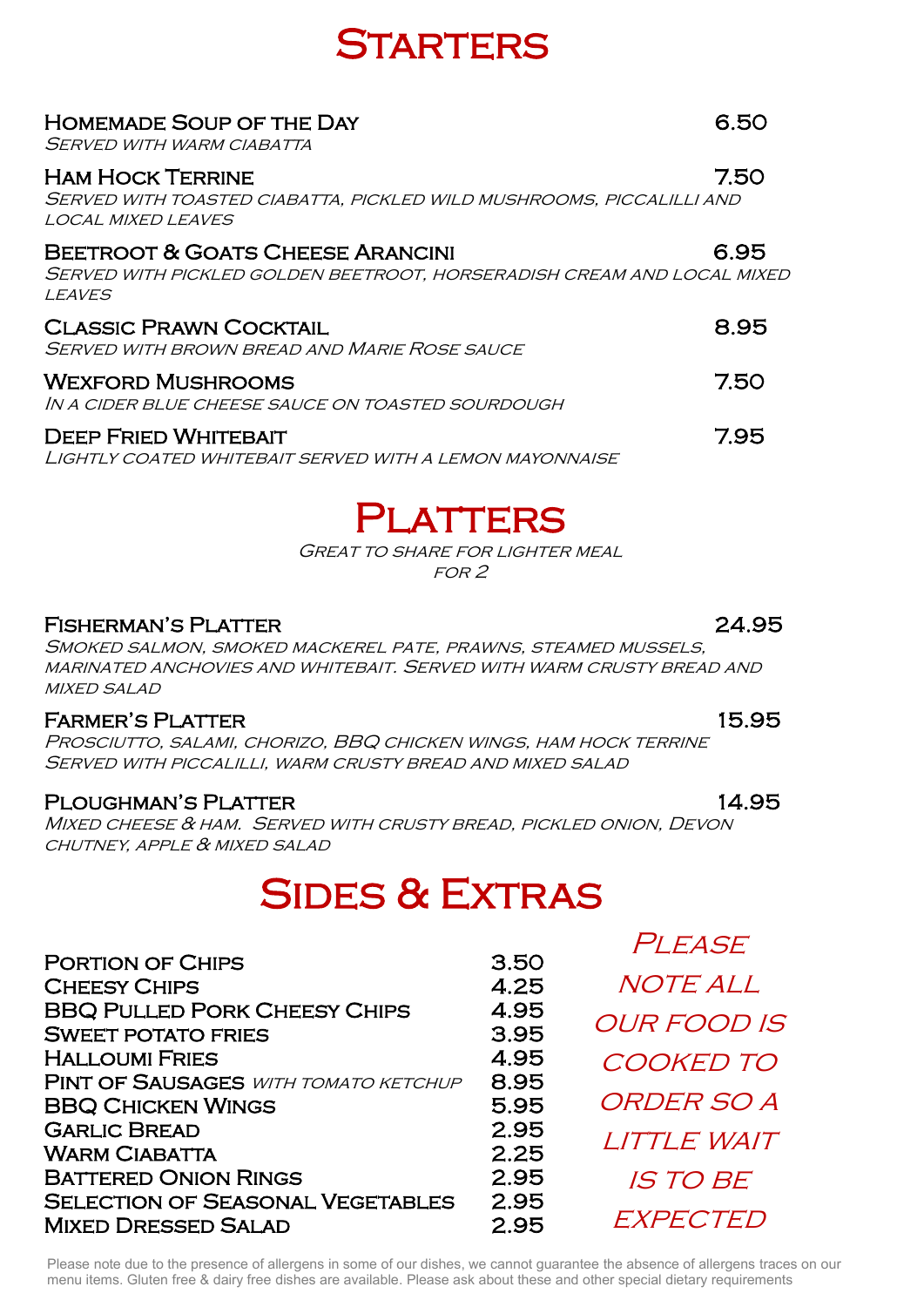### BEER BATTERED COD 8.95/14.95

Sustainable fillet of market fish battered in our own beer batter. Served WITH CHIPS, MUSHY PEAS AND TARTARE SAUCE

Mains

### Pan Seared Fillet of Sea Bream 17.95

SERVED WITH HERB CRUSHED POTATOES AND MEDITERRANEAN VEGETABLE MEDLEY

### Fisherman's Pie 15.95

Topped with a Cheddar & herb mash served with mixed salad and warm CIABATTA

#### STEAMED MUSSEL LINGUINE **13.95**

River Teign Mussel steamed in white wine and cream and served fresh linguine with warm ciabatta

### 10oz Rump Steak 21.95

Cooked to your liking. Served with grilled tomato, mushrooms, onion rings and chips. Choice of mixed salad or peas Why not add a Creamy Pepper Sauce, Blue Cheese & Port Sauce or Diane Sauce for £2.95 or garlic king prawns for £5

#### 10oz Gammon Steak 15.95

Served with Pineapple or Egg, grilled tomato, mushrooms, onion rings and chips. Choice of mixed salad or peas

#### Pan-Roasted Rump of Lamb 23.95

Served with fondant potato, balsamic glazed red onion, redcurrant jus and a selection of vegetables

### BAKED DEVON HAM & EGGS 12.95

Local ham cooked on site served with a brace of eggs, bubble n squeak and peas

### Pie of the Day 14.95

A wedge of homemade short crust pie served with fresh vegetables and a choice of new potatoes, mash or chips

#### CURRY OF THE DAY 13.95

Served with basmati rice and naan bread

#### Tradition Chicken Caesar Salad 14.95

Breast of chicken with baby gem lettuce, golden croutons, parmesan, marinated anchovies and a Caesar dressing

### THE PASSAGE HOUSE BURGER 14.95

Homemade beef burger with Monterey Jack, bacon, pineapple, BBQ sauce, onion rings, tomato and salad. Served with chips and coleslaw

### The Buttermilk Chicken Burger 15.95

Buttermilk chicken breast coated with panko breadcrumbs with blue cheese, bacon, onion rings, pepper lemon mayonnaise, tomato and salad. SERVED WITH CHIPS AND COLESLAW

### Onion Bhaji Burger 13.95

Sliced tomato, mixed leaves curry mayo and mango chutney. Served in a toasted bun with sweet potato fries

### Vegan Sweet Potato & Bean Chilli 12.95

SERVED WITH BASMATI RICE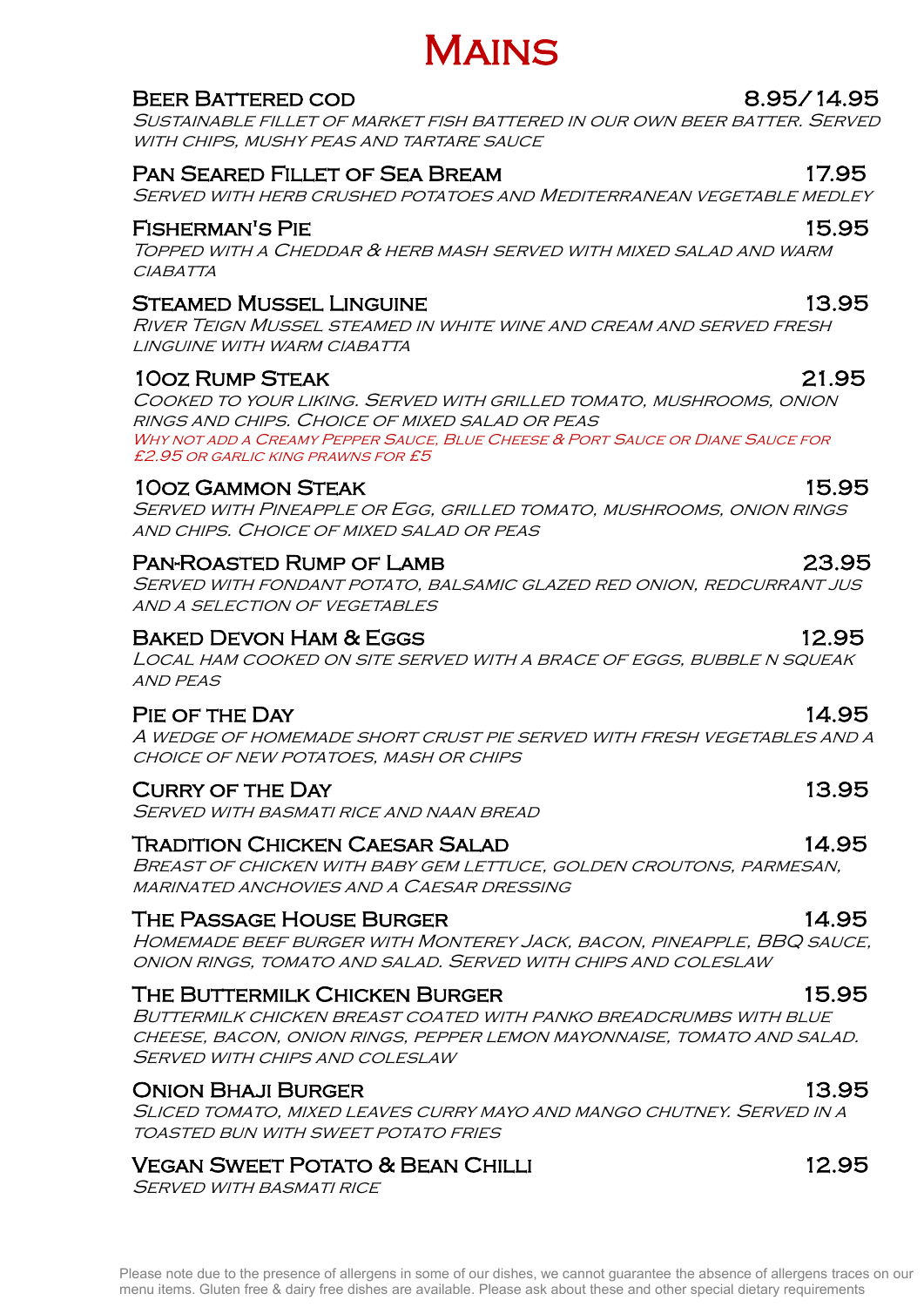# SANDWICHES & JACKET POTATO

Available lunchtimes 12.00 to 2.30

### **SANDWICHES**

| <b>THREE CHEESE &amp; CHUTNEY</b>      | 6.95 |
|----------------------------------------|------|
| <b>CLASSIC BLT</b>                     | 7.95 |
| <b>CORONATION CHICKEN</b>              | 7.75 |
| <b>BBQ PULLED PORK &amp; BABY GEM</b>  | 7.95 |
| <b>BAKED DEVON HAM &amp; MUSTARD</b>   | 7.50 |
| <b>ROAST BEEF &amp; HORSERADISH</b>    | 7.95 |
| <b>PRAWN &amp; MARIE ROSE</b>          | 8.95 |
| <b>TUNA MAYONNAISE &amp; CUCUMBER</b>  | 7.95 |
| FISH FINGER, MUSHY PEA & TARTARE SAUCE | 8.95 |

Sandwiches are freshly prepared, on a choice of white, granary or crusty ciabatta bread, served with salad, coleslaw & chips

### Jacket Potatoes

| <b>COLESLAW</b>                                               | 6.25 |
|---------------------------------------------------------------|------|
| <b>THREE CHEESE</b>                                           | 6.95 |
| <b>BAKED BEANS</b>                                            | 6.95 |
| <b>CORONATION CHICKEN</b>                                     | 7.75 |
| <b>BBQ PULLED PORK</b>                                        | 7.95 |
| <b>BAKED DEVON HAM &amp; PINEAPPLE</b>                        | 7.50 |
| <b>PRAWN &amp; MARIE ROSE</b>                                 | 8.95 |
| <b>TUNA MAYONNAISE</b>                                        | 7.95 |
| <b>ADD EXTRA TOPPINGS</b>                                     | 1.50 |
| JACKET POTATOES BAKED ON SITE AND SERVED WITH A MIXED DRESSED |      |

**SALAD** 

## PLEASE ASK TO SEE OUR LIST OF DAILY SPECIALS

 Please note due to the presence of allergens in some of our dishes, we cannot guarantee the absence of allergens traces on our Please note due to the presence of allergens in some of our dishes, we cannot guarantee the absence of allergens traces<br>menu items. Gluten free & dairy free dishes are available. Please ask about these and other special di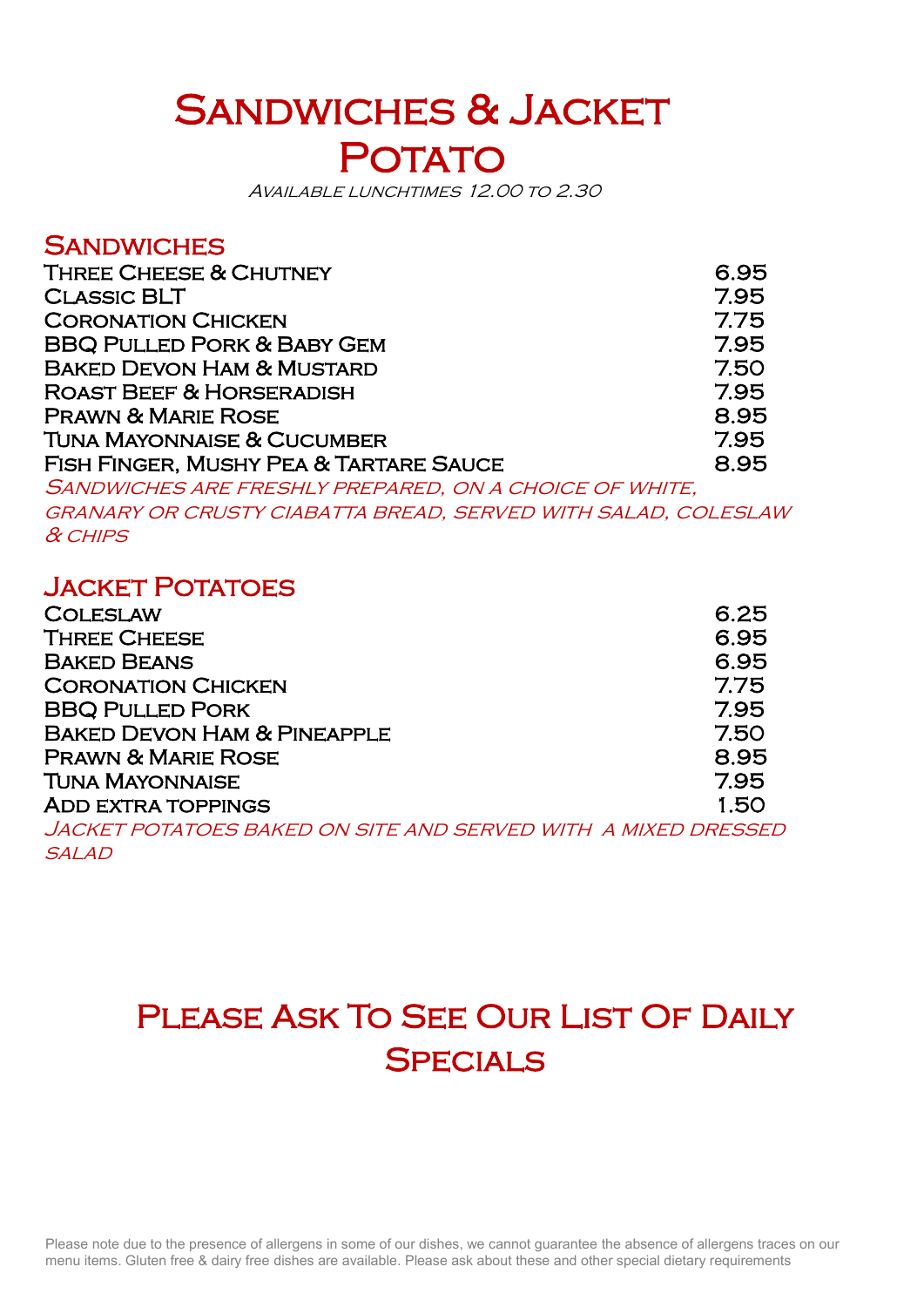## Pizzas

|                                                                                                                                        | 9"          | 12 <sup>0</sup> |
|----------------------------------------------------------------------------------------------------------------------------------------|-------------|-----------------|
| <b>MARGHERITA</b><br>OUR TOMATO PIZZA SAUCE TOPPED WITH MOZZARELLA AND FRESH BASIL                                                     | 9.95        | 11.95           |
| <b>FARMHOUSE</b><br>OUR TOMATO PIZZA SAUCE TOPPED WITH MOZZARELLA, PROSCIUTTO, MUSHROOM<br>AND FRESH HERBS                             | 11.50       | 12.95           |
| <b>BBQ PULLED PORK</b><br>OUR TOMATO PIZZA SAUCE TOPPED WITH MOZZARELLA AND BBQ PULLED PORK                                            | 11.50       | 13.50           |
| <b>ROASTED VEGETABLE</b><br>OUR TOMATO PIZZA SAUCE TOPPED WITH MOZZARELLA, OLIVES, MUSHROOMS, RED<br><b>ONION AND PEPPERS</b>          | 11.50       | 12.95           |
| <b>FESTA DI CARNE</b><br>OUR TOMATO PIZZA SAUCE TOPPED WITH MOZZARELLA, PEPPERONI, CHICKEN, BBQ<br>PULLED PORK, CHORIZO AND PROSCIUTTO | 12.95 14.95 |                 |
| <b>PEPPERONI</b><br>OUR TOMATO PIZZA SAUCE TOPPED WITH MOZZARELLA AND LOTS OF PEPPERONI                                                | 11.95       | 13.95           |
| THE HOT ONE<br>OUR TOMATO PIZZA SAUCE TOPPED WITH FLAKED CHILLI'S, MOZZARELLA,<br>PEPPERONI, CHICKEN, RED ONION AND JALAPENOS          | 12.95       | 14.95           |
| <b>BUILD YOUR OWN</b>                                                                                                                  | 13.50       | 15.95           |

Our tomato pizza sauce topped with your choice of up to five toppings

All our pizzas are made & cooked to order from fresh thin Italian style dough with our homemade pizza sauces*.* GLUTEN FREE PIZZA AVAILABLE

## WE ARE PROUD TO SERVE FRESH, locally sourced, seasonal produce wherever possible.

 Please note due to the presence of allergens in some of our dishes, we cannot guarantee the absence of allergens traces on our menu items. Gluten free & dairy free dishes are available. Please ask about these and other special dietary requirements